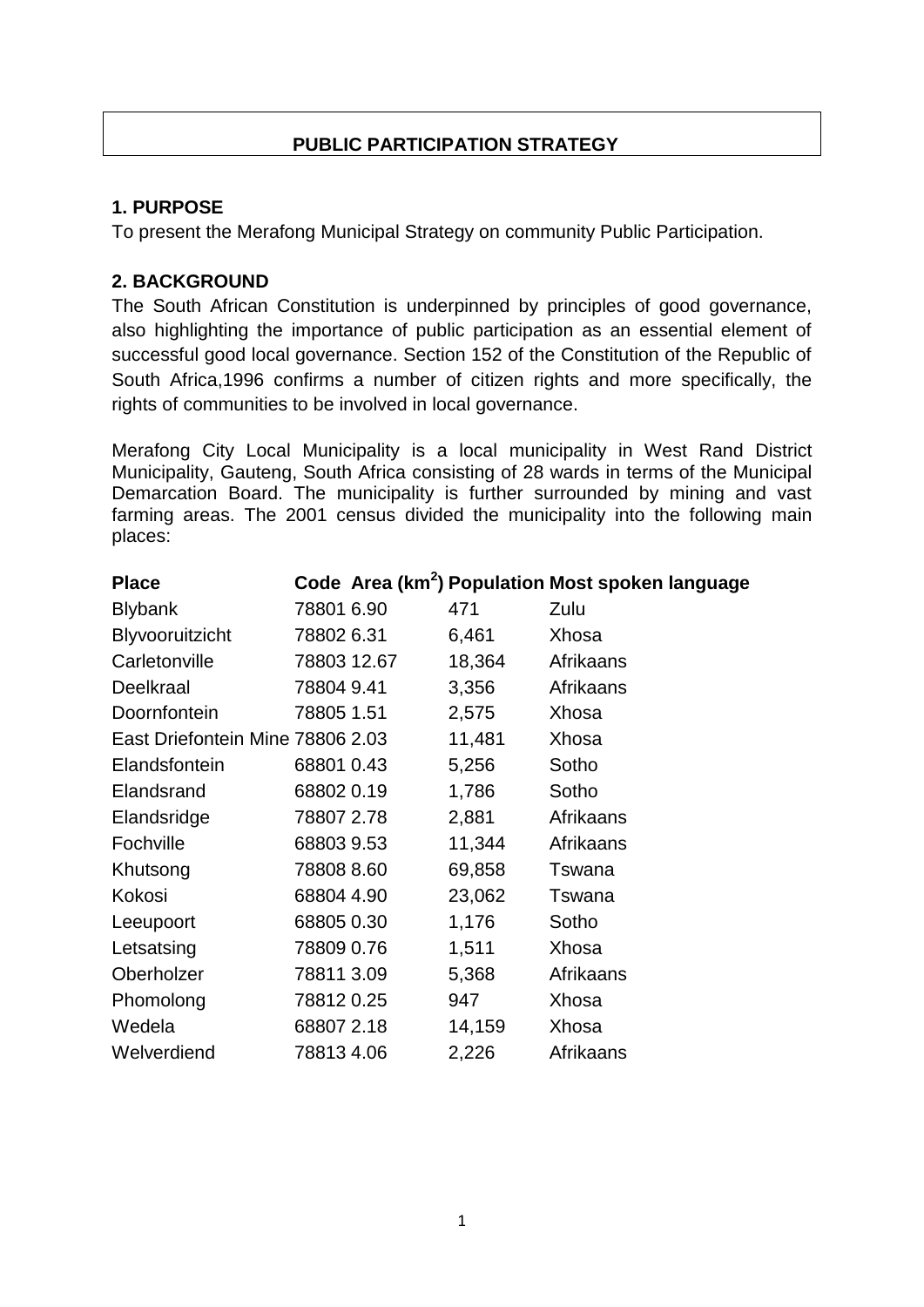## **3. LEGISLATION MANDATE**

The Constitution of the Republic of South Africa 1996, Local Government: Municipal Structures Act, No.117 of 1998, Local Government: Municipal Systems Act, No. 32 of 2000, Gatherings Act No 205 of 1993 The Batho-Pele Principles The Back to Basics

## **4. INTRODUCTION**

The Office of the Speaker is the custodian of the Public Participation in the municipality in collaboration with other sections including the PRO, Marketing and Communication. The Office is resourced with Public Participation Officers in terms of the organisational structure and also the provision of basic equipment such as loud hailing system for public announcements.

## **5. THE ELEMENTS OF PUBLIC PARTICIPATION 5.1 PILLARS OF PUBLIC PARTICIPATION**

Budget,

Tools of Public Participation,

Ward Councillors,

Ward Committees,

Community Stakeholders / Forums (Youth, Women, Elderly People, People with Disability, Sports-Arts and Culture, Business Sector, Media, FBO, CPFs, NGOs,NPOs, e.t.c)

Government Structures (CDWs, SGBs, Clinic Committees, Health Workers, HIV/AIDS Volunteers, WBOT e.t.c)

# **5.2 LEVELS OF PUBLIC PARTICIPATION**

Stakeholders Meetings / Engagements, Stakeholders Workshops / Training, Mayoral Imbizo, Community Consultation Meetings / Engagements / Feedback (E.G. Budget, IDP, Section 25 on land issue by the NCOP, By-laws e.t.c) Community Protests, Petitions, Picketing e.t.c),

## **5.3 TOOLS OF PUBLIC PARTICIPATION**

Communication Equipment including Telephone, Fax, Computer, camera, Loud Hailing System, Branding Material, Media (Printing, Broadcasting, Social e.t.c),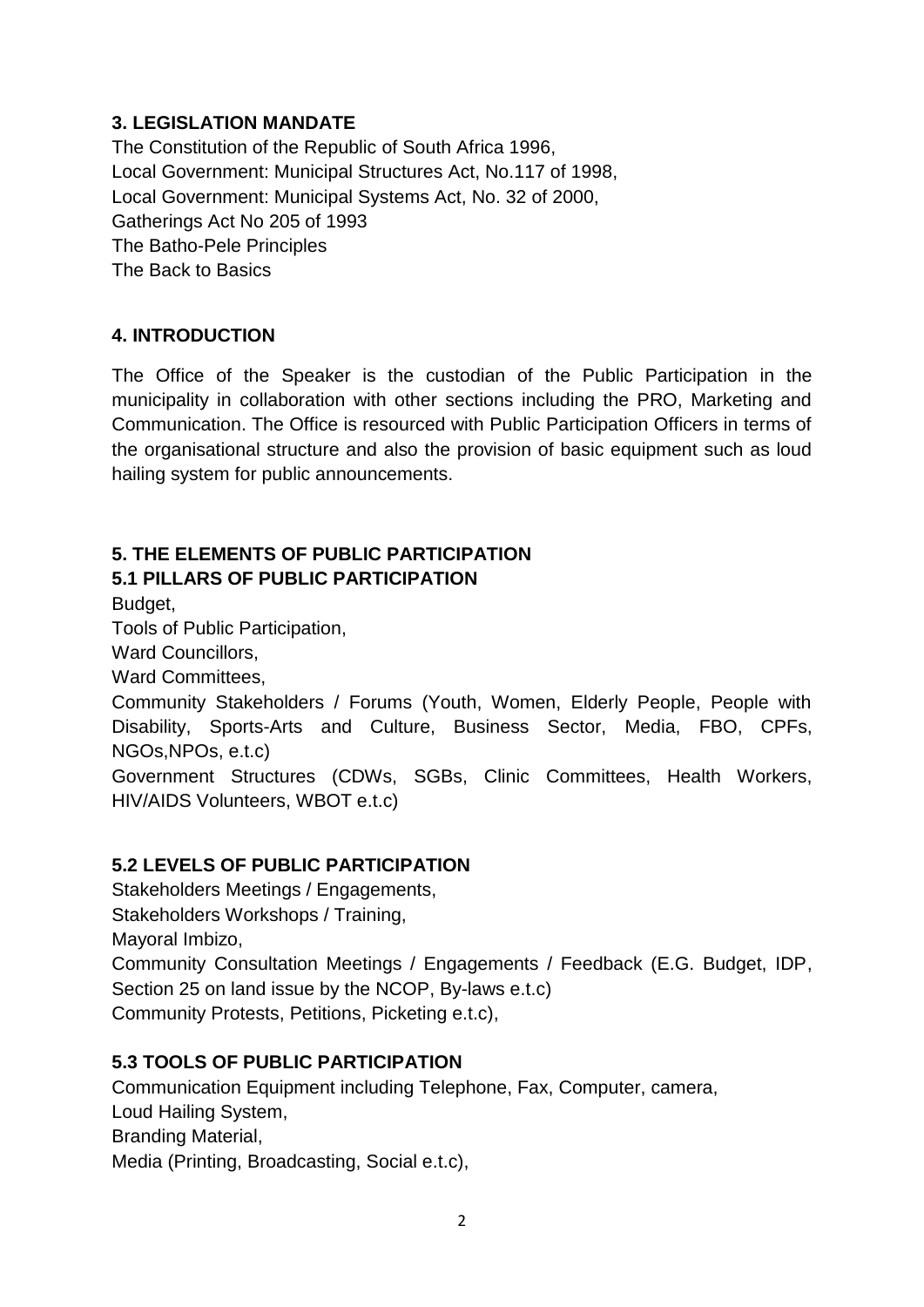## **5.4 MOBILIZATION METHODS**

Telephone, Posters, Flyers, Door to door (E.G. Ward Committees e.t.c), Campaigns (At strategic areas such as taxi ranks e.t.c), Media (Printing, Broadcasting, social e.t.c), Advertisement and Marketing,

## **6. STANDARD OPERATING PROCUDURE**

| <b>STAGES</b>  | <b>PROCEDURE</b>                                                                                                                                                                  | <b>RESPONSIBLE PER</b>                                               |
|----------------|-----------------------------------------------------------------------------------------------------------------------------------------------------------------------------------|----------------------------------------------------------------------|
| 1              | Identification of the programme / project<br>Communication of programme / project to<br>the immediate supervisor                                                                  | Project Manager / Public<br><b>Participation Officer</b>             |
| $\overline{2}$ | Verification with the approved Operational<br>Plan,<br>Verification with the financial year budget,<br>mSCOA and SDBIP,<br>Instruction for further process,                       | Manager                                                              |
| 3              | Consult the relevant Section/ Councillor/<br>Community Stakeholder for details,<br>Consultation with the state agencies for<br>Public Participation (e.g. SAPS, Traffic<br>e.t.c) | Project Manager / Public<br><b>Participation Officer</b>             |
| 4              | Establishment of the task team if necessary                                                                                                                                       | Manager,<br>Project Manager / Public<br><b>Participation Officer</b> |
| 5              | Drafting of Item,<br>Booking of Public Participation tools, e.g.<br>Loud Hailing System, etc<br>Requisition for the implementation,                                               | Manager,<br>Project Manager / Public<br><b>Participation Officer</b> |
| 6              | Authorisation for the implementation                                                                                                                                              | Manager                                                              |
| $\overline{7}$ | Formal communication / notice of the<br>programme/project to<br>the<br>relevant<br>individuals, sections, stakeholders                                                            | Manager,<br>Project Manager / Public<br><b>Participation Officer</b> |
| 8              | Implementation of the programme / project                                                                                                                                         | Project Manager / Public<br><b>Participation Officer</b>             |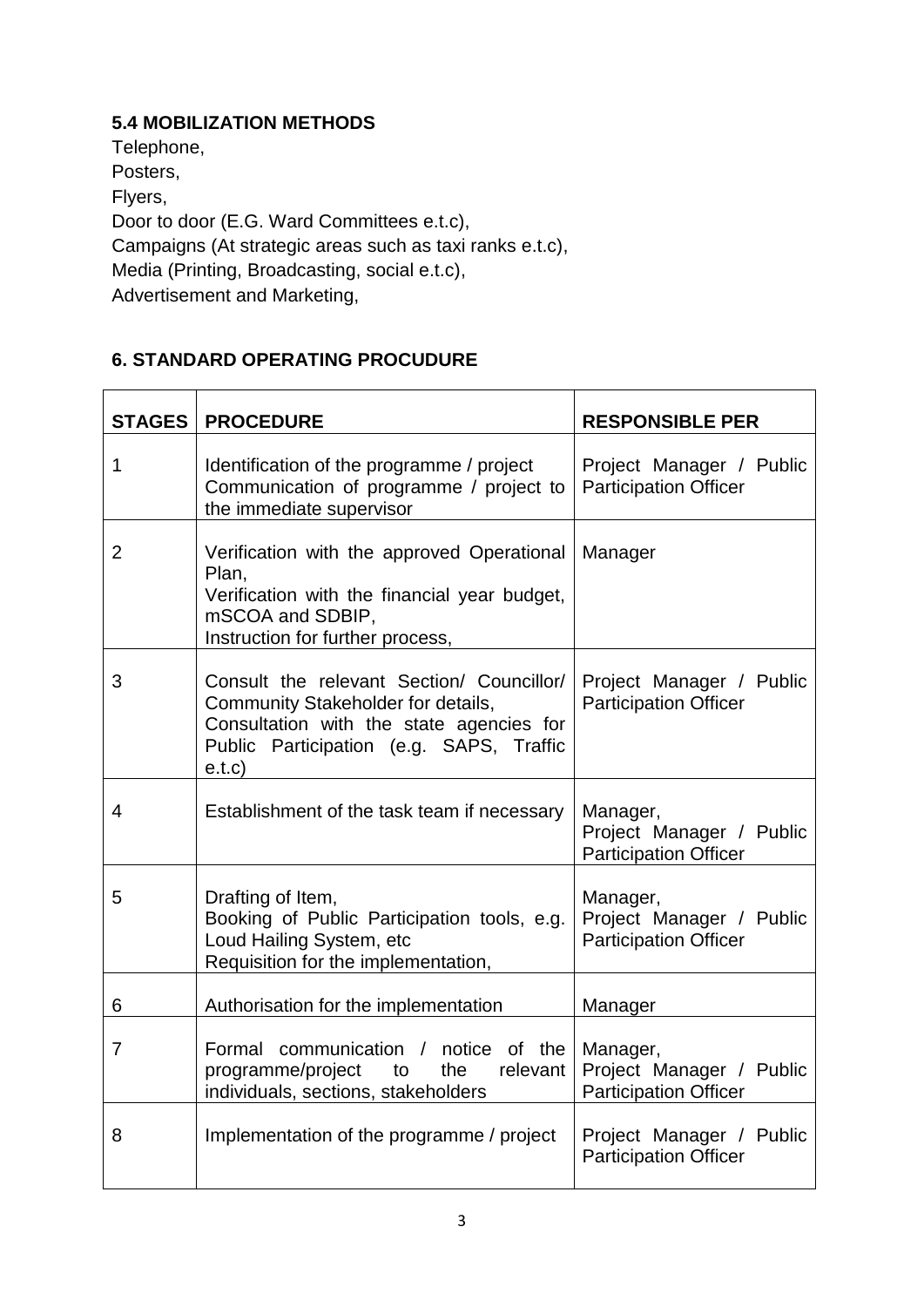| 9  | Approval of the close out report                                                                        | Manager                      |
|----|---------------------------------------------------------------------------------------------------------|------------------------------|
| 10 | Submission of the close out report for the Project Manager / Public<br>performance purpose (e.g. SDBIP) | <b>Participation Officer</b> |

#### **7. ENHANCEMENT OF PUBLIC PARTICIPATION**

#### **7.1 Budget**

The municipality must have sufficient budget for the Public Participation activities including the loud hailing sessions, transport for the designated groups such as people living with disability and elderly people as well as for other logistics e.g. tents, tables and toilets and so forth.

## **7.2 Tools of Public Participation**

The tools of Public Participation including reliable communication equipment ranging from telephone, fax, computer, camera and loud hailing system, notice boards and other relevant such as branding material and gazebos. The media materials including posters, flyers and social media platforms. Communication is the key for the successful Public Participation with consideration to the choice of language.

#### **7.3 Ward Councillors**

For the enhancement of the Public Participation ward councillors must establish the ward profiles of their respective wards. Every ward has its own dynamics. The ward profiles must detail the social amenities such as schools, clinics and other social facilities like churches, business sector and so forth. The ward profile must further detail the demographics of the ward that displaying the advantages of the ward or poverty level in terms of the database comprising of needy families such as child headed families, indigent families, orphans, street kids and so on.

The ward councillors must establish and maintain the stakeholders forum including Youth, Women, FBOs, NPOs, CDWs, EPWPs, Health Workers, Business Forums, Hawkers, Associations e.g. Taxi, Sports, in order to enhance the Public Participation. The stakeholders Forum must be maintained in the ward for the benefit and successful of the community public meetings. The ward councillors must have monthly meetings at their respective wards to satisfy the Batho-Pele Principles, and also including the stakeholders engagements. All the Public Participation must be recorded for the report purpose and evidence.

## **7.4 Ward Committees**

An important element in the promotion of local democracy is the enlargement of public participation in municipal governance. To this effect the Local Government: Municipal Structures Act (Act No. 117 of 1998) provides for the establishment of